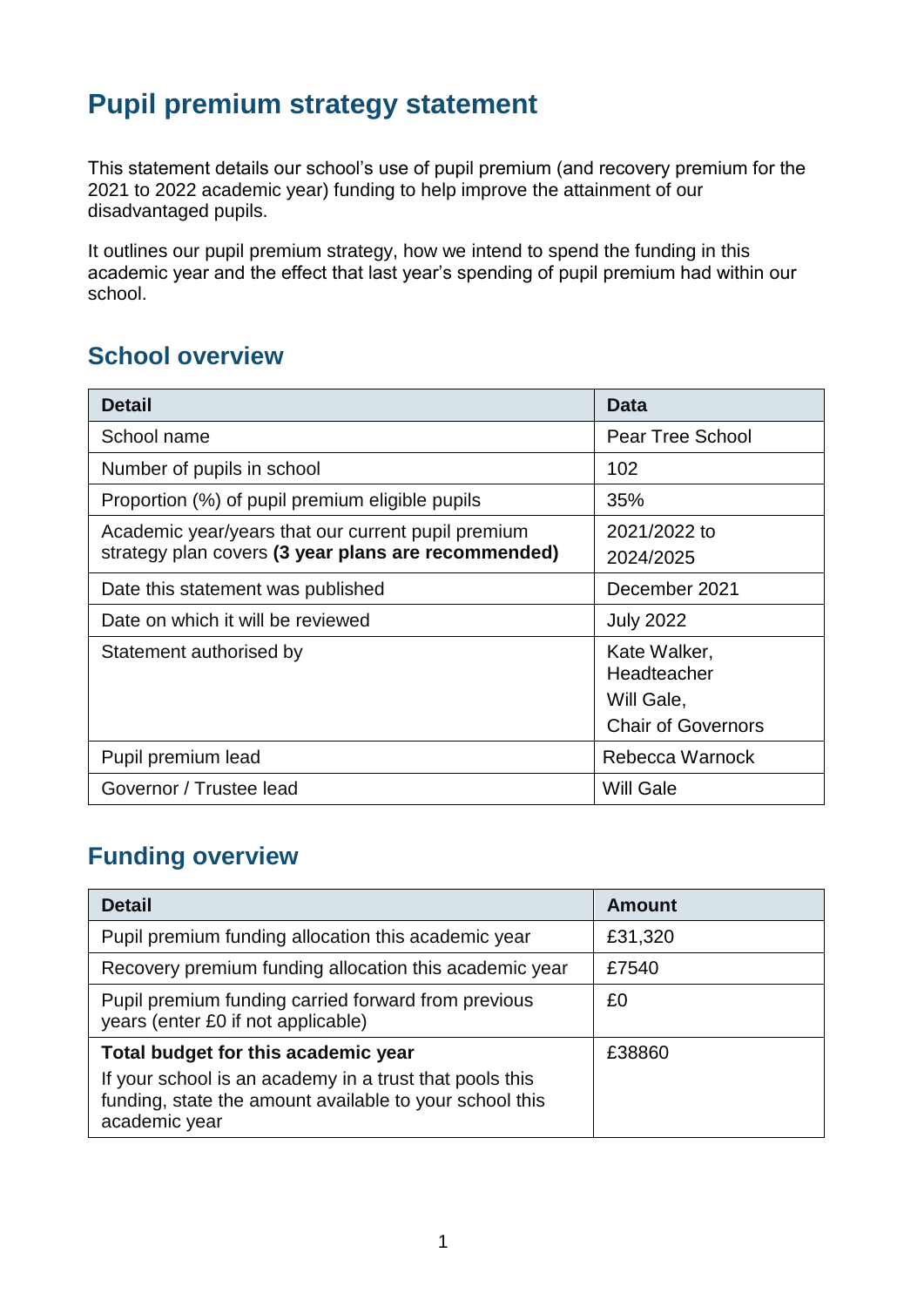# **Part A: Pupil premium strategy plan**

#### **Statement of intent**

Pear Tree School is committed to 'Achieving the best we can in everything we do'; ensuring all of our learners can achieve their true potential regardless of the many barriers to learning they may face. We make it our duty to identify potential barriers to learning for individual and groups of pupils and work creatively and innovatively to remove these barriers. We recognise that socio-economic factors are one of the many factors that can hinder pupil progress, attainment and ultimately affect life chances and are therefore committed to planning a pupil premium strategy that will enable all of our pupils to realise their true potential.

Our school recognises that not all pupils who are eligible for pupil premium are underachieving, while some pupils may be underachieving and not eligible for pupil premium funding. It is school policy to plan, adapt and prepare for any individual, or group, in which any area of under-performance is evident. Our school does not use this policy to displace current strategies to intervene and support its pupils. Some pupils may be achieving well, but will be entitled to funding to enhance their future educational aspirations and achievements.

Our curriculum is highly personalised across school and our premium strategy plan is driven by the strengths and needs of each of our pupils. Formal and informal assessments are used to identify gaps and required interventions. Our pupils access a range of curriculums based on their learning needs and, therefore, our premium strategy plan does not focus solely on formal subject specific areas of learning but rather focuses on the intervention required to enable all of our pupils to regulate themselves, access education and learning and develop the knowledge and skills necessary to make the next transition in their education.

Our strategy is integral to wider school plans for education recovery, notably through engagement with the National Tutoring programme.

## **Challenges**

This details the key challenges to achievement that we have identified among our disadvantaged pupils.

| <b>Challenge</b><br>number | <b>Detail of challenge</b>                                                                                                                                                                                                                                                                 |
|----------------------------|--------------------------------------------------------------------------------------------------------------------------------------------------------------------------------------------------------------------------------------------------------------------------------------------|
|                            | Our assessments and observations show that each child's learning<br>profile is unique and therefore whole school interventions are not always<br>the most effective use of premium funding.                                                                                                |
|                            | Our observations and assessments show that the children within the<br>Early Years age group have been significantly impacted by restrictions<br>due to COVID19. They have had limited early intervention from other<br>professionals and parents have not received support to manage needs |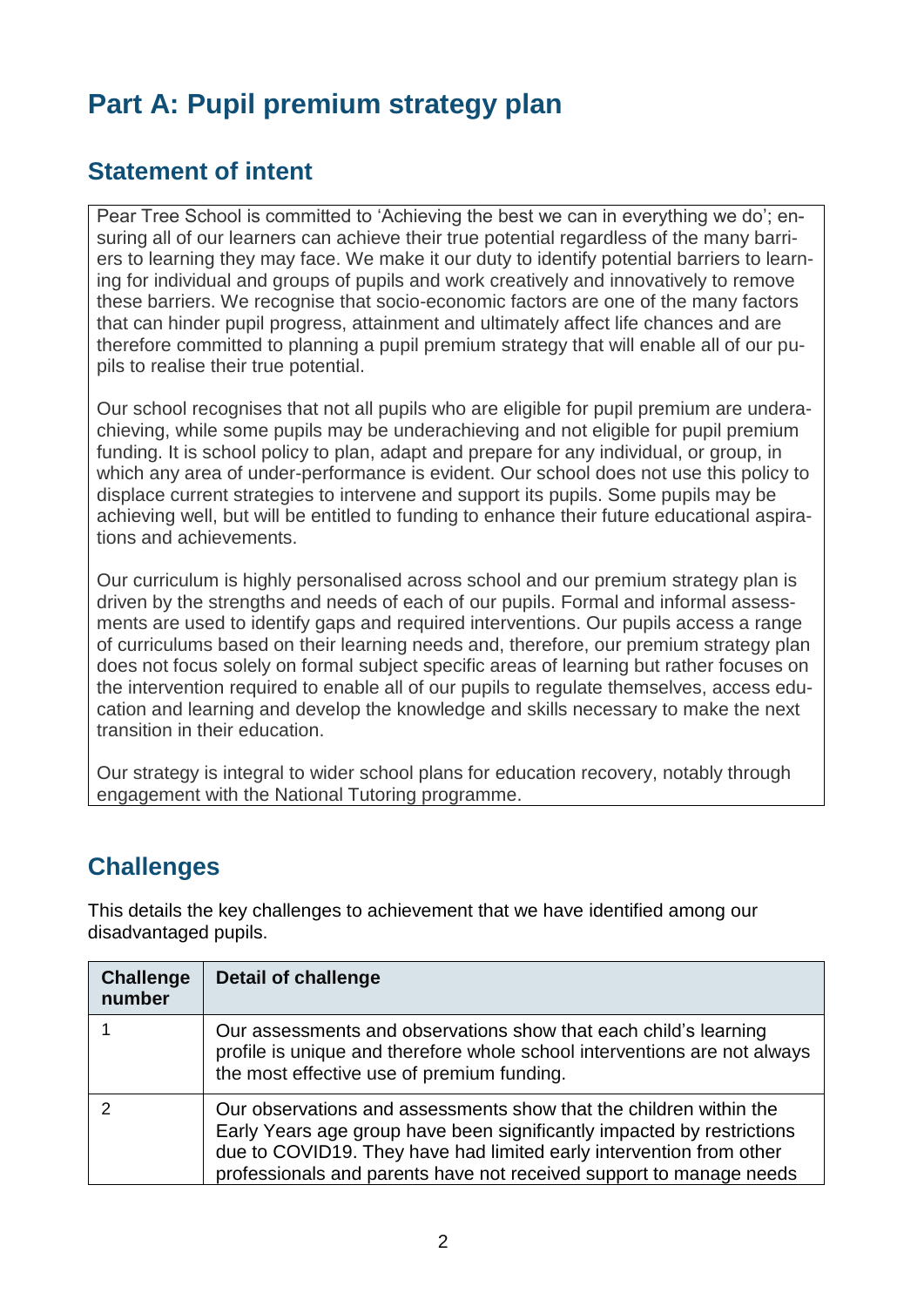|   | and behaviour. Communication skills and behaviour for learning skills of<br>early years children are extremely limited on entry to school.                                                                                                                                                                                                |
|---|-------------------------------------------------------------------------------------------------------------------------------------------------------------------------------------------------------------------------------------------------------------------------------------------------------------------------------------------|
| 3 | Our assessments and observations show that sensory regulation is a<br>huge barrier for many of our children and that children are struggling to<br>engage in learning as a result.                                                                                                                                                        |
| 4 | Through observations and conversations with pupils and their families,<br>we find that disadvantaged pupils generally have fewer opportunities to<br>develop cultural capital outside of school.                                                                                                                                          |
| 5 | Physical disabilities/complex medical needs and possible deterioration<br>in physical skills and/or health impact on pupil progress.                                                                                                                                                                                                      |
| 6 | Our assessments, observations and discussions with pupils and families<br>demonstrate that the education, wellbeing and wider aspects of<br>development of many of our disadvantaged pupils have been impacted<br>by the pandemic to a greater extent than for other pupils. These findings<br>are backed up by several national studies. |
| 7 | Observations and assessments show that SaLT input has not been as<br>effective during the pandemic due to lack of face to face contact with<br>children, families and teaching staff. Staff need to be upskilled in their<br>knowledge and practice to enable all children to make accelerated<br>progress.                               |
| 8 | Our children find early reading skills and phonics difficult to master and<br>progress is slow for developing reading skills.                                                                                                                                                                                                             |

#### **Intended outcomes**

This explains the outcomes we are aiming for **by the end of our current strategy plan**, and how we will measure whether they have been achieved.

| <b>Intended outcome</b>                                                                                                       | <b>Success criteria</b>                                                                        |  |
|-------------------------------------------------------------------------------------------------------------------------------|------------------------------------------------------------------------------------------------|--|
| Improve communication outcomes for all<br>pupil by upskilling staff and working<br>collaboratively with SaLT, HI, VI to plan  | 3 teachers trained as lead<br>communication practitioners to deliver<br>whole school training. |  |
| and deliver personalised and targeted<br>provision for all learners alongside<br>improved resources.                          | Training plan in place for 18 months                                                           |  |
|                                                                                                                               | <b>Pupils achieve EHCP outcomes</b>                                                            |  |
|                                                                                                                               | Targets set at annual review achieved                                                          |  |
|                                                                                                                               | Evidence for Learning demonstrates<br>pupil progress and learning journey.                     |  |
| To introduce and embed a new phonics<br>scheme across KS1-KS4 to ensure a                                                     | Pupil progress data shows pupils are<br>making increased progress.                             |  |
| consistent approach is used to impact on<br>pupil progress and accelerate reading. To<br>improve overall progress in reading. | Evidence for learning clearly<br>demonstrates pupil progress.                                  |  |
|                                                                                                                               | Targets set at annual review achieved                                                          |  |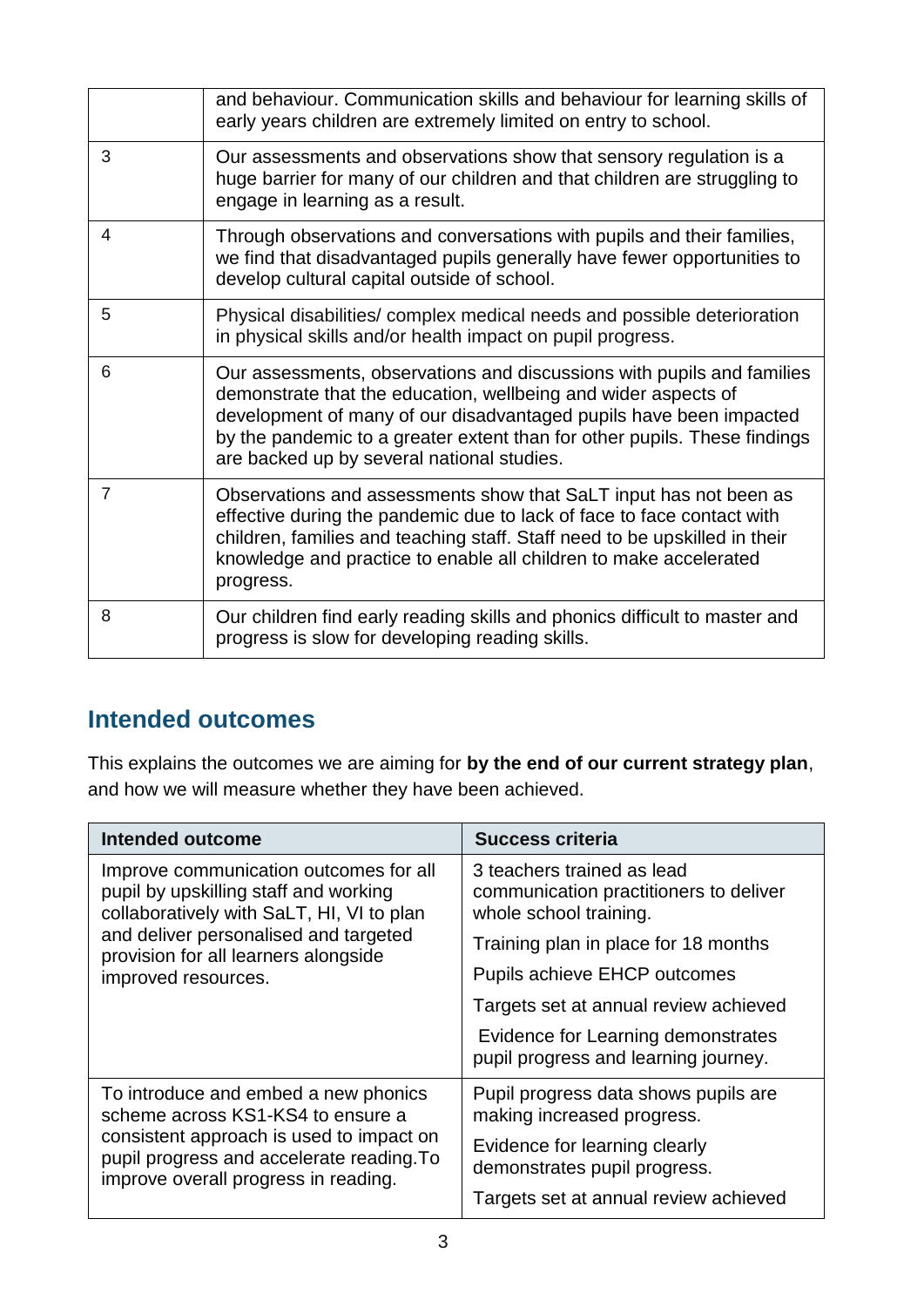|                                                                                                                                                                                           | <b>EHCP</b> outcomes achieved                                                                                                                                                                                                                                       |
|-------------------------------------------------------------------------------------------------------------------------------------------------------------------------------------------|---------------------------------------------------------------------------------------------------------------------------------------------------------------------------------------------------------------------------------------------------------------------|
| To better demonstrate and measure<br>progress of all pupils and identify gaps in<br>learning across cohorts of pupils so<br>interventions can be identified and<br>implemented.           | Progress of all pupils can be clearly<br>measured, even those making very small<br>steps of progress.<br>Potential gaps in learning are identified<br>and interventions put in place.<br>Progress of all cohorts of children can<br>easily be tracked and measured. |
| All pupils are able to access learning and<br>make progress across all aspects of their<br>curriculums through highly personalised<br>provision that removes the barriers to<br>learning. | Pupil engagement in lessons is improved<br>and is evidenced on evidence for<br>learning through the engagement model.                                                                                                                                               |
| To ensure that all pupils are able to<br>enhance and extend their cultural capital<br>through access to a wide range of extra-<br>curricular and curriculum opportunities.                | All pupils access a range of extra-<br>curricular activities appropriate to their<br>needs.                                                                                                                                                                         |

# **Activity in this academic year**

This details how we intend to spend our pupil premium (and recovery premium funding) **this academic year** to address the challenges listed above.

#### **Teaching (for example, CPD, recruitment and retention)**

#### Budgeted cost: £7,674

| <b>Activity</b>                                                                                                                                                                                                                 | Evidence that supports this approach                                                                                                                                                                                                                                                                                                                   | <b>Challenge</b><br>number(s)<br>addressed |
|---------------------------------------------------------------------------------------------------------------------------------------------------------------------------------------------------------------------------------|--------------------------------------------------------------------------------------------------------------------------------------------------------------------------------------------------------------------------------------------------------------------------------------------------------------------------------------------------------|--------------------------------------------|
| <b>Elklan Communication</b><br><b>Friendly Status for</b><br>school and planned<br>programme of CPD for<br>all staff to upskill the<br>whole school team in<br>supporting children to<br>develop their<br>communication skills. | Communication is key to our pupils mak-<br>ing progress. The pandemic has had a<br>huge impact on pupil progress in commu-<br>nication due to lack of face to face contact<br>with therapists and children and opportu-<br>nities to deliver training for staff and multi-<br>agency working.<br>https://www.elklan.co.uk/Training/Set-<br>tings/CFSe/ | 1, 2, 7                                    |
| Read, Write Inc training<br>delivered to whole<br>school team and this<br>phonics programme<br>embedded across the<br>whole school curriculum.                                                                                  | The Education Endowment Foundation<br>identifies phonics interventions as a low<br>cost but highly effective intervention based<br>on extensive research.<br>https://educationendowmentfounda-<br>tion.org.uk/guidance-for-teachers/literacy                                                                                                           | 1, 8                                       |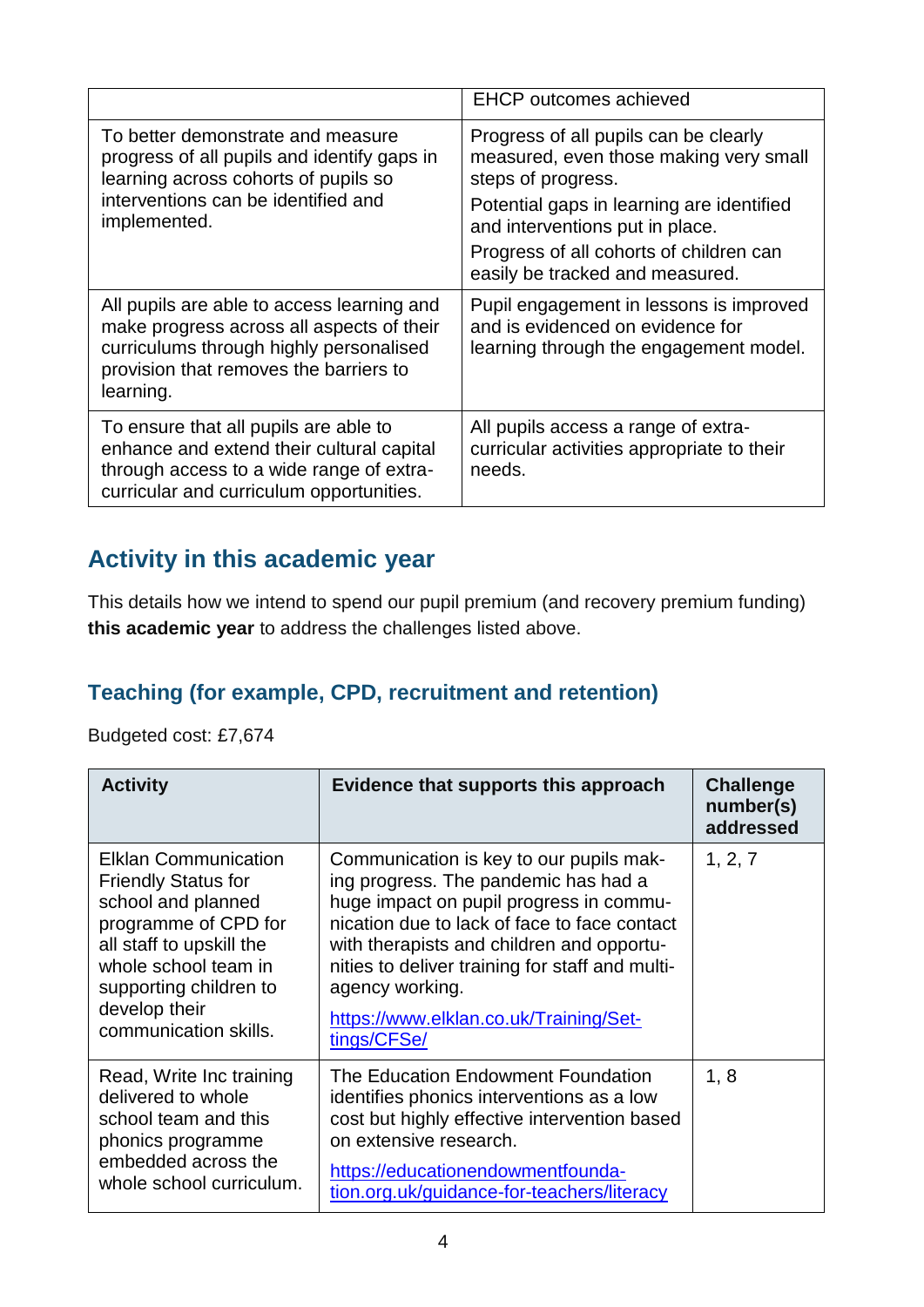| <b>Engagement Model</b><br>training delivered to<br>whole school staff and<br>whole school approach<br>adopted to measuring<br>progress for all pre-<br>formal learners. | https://www.gov.uk/government/publicatio<br>ns/the-engagement-model<br>The Rochford Review concluded that the<br>PScales were not able to accurateky or<br>informatively measure progress for pre-<br>formal learners and that the engagement<br>model was the most effective tool to<br>measure progress. This needs a whole<br>school approach to be consistent and<br>accurate at recording progress for a pre-<br>formal learner. | 1, 3, 5 |
|--------------------------------------------------------------------------------------------------------------------------------------------------------------------------|---------------------------------------------------------------------------------------------------------------------------------------------------------------------------------------------------------------------------------------------------------------------------------------------------------------------------------------------------------------------------------------------------------------------------------------|---------|
|--------------------------------------------------------------------------------------------------------------------------------------------------------------------------|---------------------------------------------------------------------------------------------------------------------------------------------------------------------------------------------------------------------------------------------------------------------------------------------------------------------------------------------------------------------------------------------------------------------------------------|---------|

## **Targeted academic support (for example, tutoring, one-to-one support structured interventions)**

Budgeted cost: £21,000

| <b>Activity</b>                                                                                                                                                                                                                | Evidence that supports this approach                                                                                                                                                                                                                                                                                                                        | <b>Challenge</b><br>number(s)<br>addressed |
|--------------------------------------------------------------------------------------------------------------------------------------------------------------------------------------------------------------------------------|-------------------------------------------------------------------------------------------------------------------------------------------------------------------------------------------------------------------------------------------------------------------------------------------------------------------------------------------------------------|--------------------------------------------|
| Individual pupils<br>attend mainstream<br>inclusion sessions to<br>meet an identified<br>learning need. Pupils<br>will be taught in small<br>groups to provide<br>challenge for learning<br>and role models in the<br>process. | <b>Small group tuition   EEF</b><br>(educationendowmentfoundation.org.uk)<br>Our extensive experience of supporting<br>inclusion shows that this is a highly effective<br>strategy in improving outcomes for children.                                                                                                                                      | 1, 4, 8                                    |
| Pupils are supported<br>to manage their<br>behaviour through<br>access to appropriate<br>personalised<br>timetables and<br>sensory diet.                                                                                       | https://juliadyer.com/<br>Our extensive work in sensory regulation and<br>experience of supporting children within Pear<br>Tree and other settings shows us that sensory<br>regulation and the ability to self regulate is key<br>to a child being able to engage and learn.                                                                                | 1,2,3                                      |
| Engaging with the<br><b>National Tutoring Pro-</b><br>gramme to provide<br>targeted interventions<br>in English, MSI and<br>sensory regulation for<br>disadvantaged<br>children.                                               | Tuition targeted at specific needs and<br>knowledge gaps can be an effective method<br>to support low attaining pupils or those falling<br>behind, both one-to-one:<br>One to one tuition   EEF (educationendow-<br>mentfoundation.org.uk)<br>And in small groups:<br>Small group tuition   Toolkit Strand   Education<br><b>Endowment Foundation   EEF</b> | 1, 2, 3, 7, 8                              |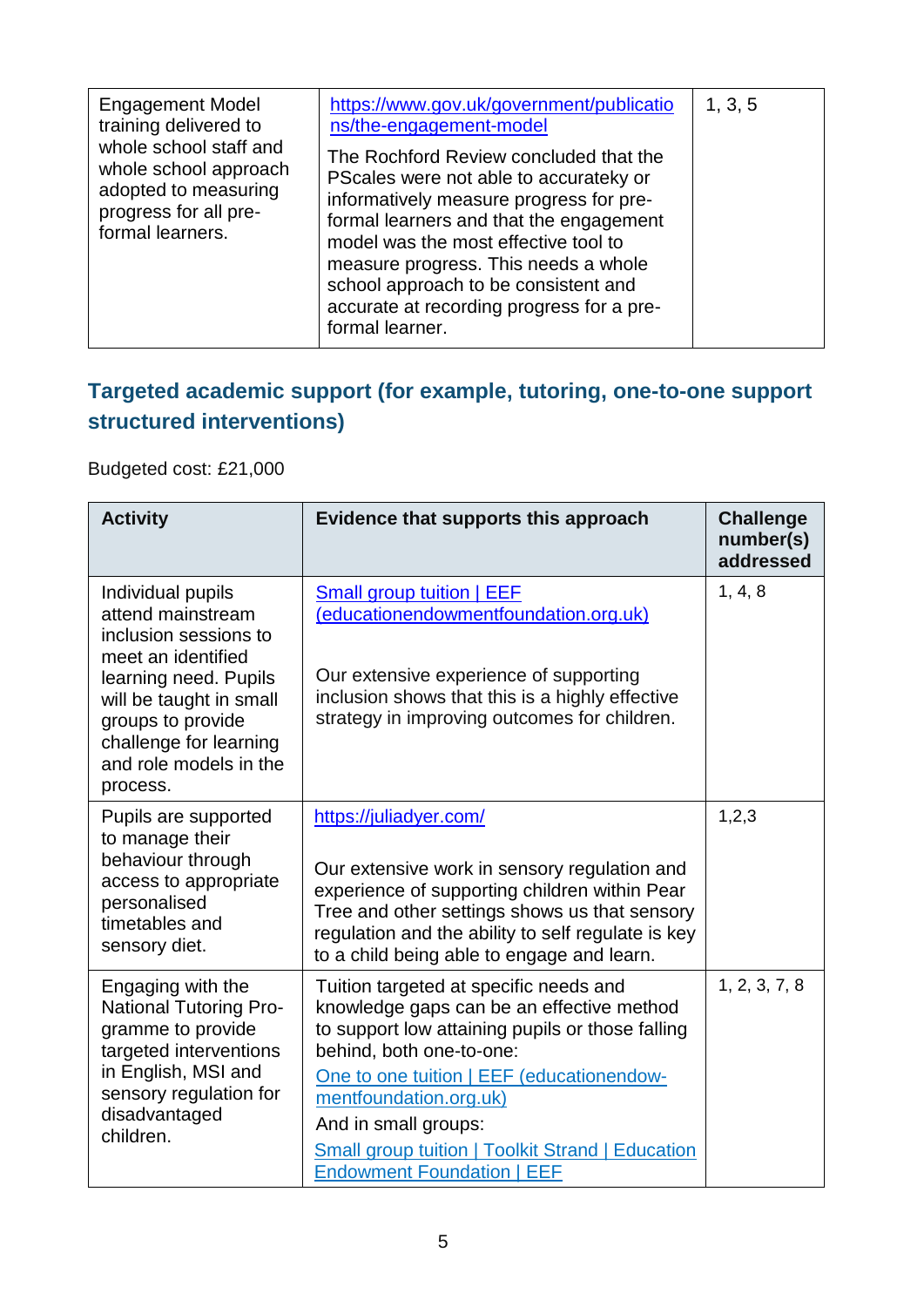# **Wider strategies (for example, related to attendance, behaviour, wellbeing)**

Budgeted cost: £10,000

| <b>Activity</b>                                                                                                                                                            | <b>Evidence that supports this</b><br>approach                                                                                                                                                                                                                                       | <b>Challenge</b><br>number(s)<br>addressed |
|----------------------------------------------------------------------------------------------------------------------------------------------------------------------------|--------------------------------------------------------------------------------------------------------------------------------------------------------------------------------------------------------------------------------------------------------------------------------------|--------------------------------------------|
| Enhancing the<br>sensory regulation<br>equipment available<br>for PP learners with<br>enhanced sensory<br>needs, including<br>autism. We will also<br>fund staff training. | https://juliadyer.com/<br>Extensive research into appropriate<br>provision for pupils with complex<br>challenging behaviour has been un-<br>dertaken by senior leaders and cur-<br>riculum evolvement and pupil pro-<br>gress demonstrates effectiveness of<br>sensory interventions | 1,2,3                                      |
| Commando Joe-<br>building Resilience                                                                                                                                       | Research findings have shown that<br>the pandemic had a negative effect<br>on pupil wellbeing, mental health and<br>resilience. Our school recovery<br>curriculum-SHINE identified this<br>intervention as an effective way of<br>building pupil resilience.                         | 1, 4                                       |
| Personalised<br>interventions to<br>support delivery of<br>health programmes to<br>enable pupils to stay<br>well so they can<br>attend school<br>regularly.                | Extensive evidence based research<br>that postural management, hydro<br>therapy, physio programmes etc are<br>key to a child/young person staying<br>healthy and well.                                                                                                               | 5                                          |